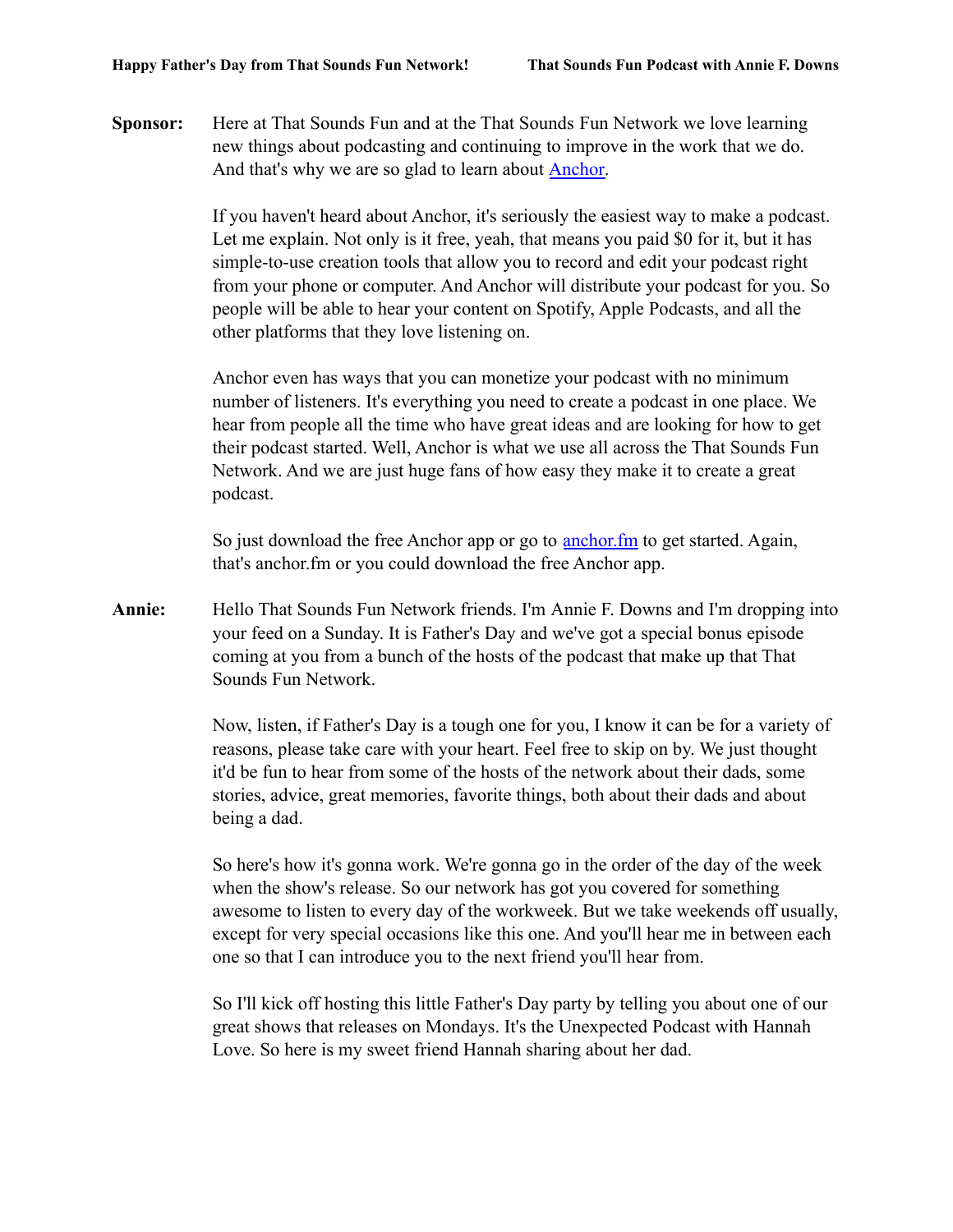**Hannah:** I am Hannah from Unexpected with Hannah Love. And one of my favorite things about my dad is he is so funny and he doesn't mean to be funny at all. And I will chalk that up to his selective hearing and or bad hearing. But he will sit in a room and listen to conversations for 30 minutes and then chime in at the very end and repeat exactly what we've all been talking about. I mean, it's just quintessential dad.

> And one more quick story just because I love you, dad. I hope you're listening to this. He does not have the best hearing. The phone rang on a commercial one night and he gets up from the living room, this is when we still have phones plugged into the walls, goes all the way into the kitchen and answers the phone and says, "Hello." And he was so confused when no one was there,, but it was just a commercial. We all died laughing. We still talk about it.

And one more thing. I think we found the remote control of the TV in the refrigerator one day. And that was also a bad moment. So I love you dad. Thank you for making us laugh and Happy Father's Day.

- **Annie:** Oh my word! I love Hannah so much. So next we get to hear from my buddy Dave Barnes, one of the hosts of Dadville. Their shows come out on Tuesdays. You are not even ready for this story.
- **Dave:** Hey everybody! It's Dave from Dadville Podcast. That came in a little smooth than the quiet storm there. I didn't mean to. These questions sort of feel like cheating because when you have a podcast called Dadville it sort of feels like, "Shouldn't I know all these?" because we talk about them all the time and listen to other dads talk about stuff like this all the time. But this is tricky, but I'm gonna try to do my best here on these.

Okay, so my favorite thing about being a dad, I have a few things. One, I love that I have these little homies with me all the time, these little people who are just kind of like hanging out kicking, you know, like a little gang all the time, which is really fun.

I love seeing them be curious about things about me, which is really selfish sounding but it's really cool to hear them ask me why I do things or why... "Daddy, why did you laugh at that?" or "Why are you crying? Why are you sad?" It's just interesting having these little people sort of around you that are just paying so much attention. It is really intimidating but it's really fun to navigate that space, I think. Not always fun, but fun most of the times.

My favorite thing probably though is just making them laugh. When my kids laugh at me, it is the highest purest octane gasoline that goes into my engine. It's a weird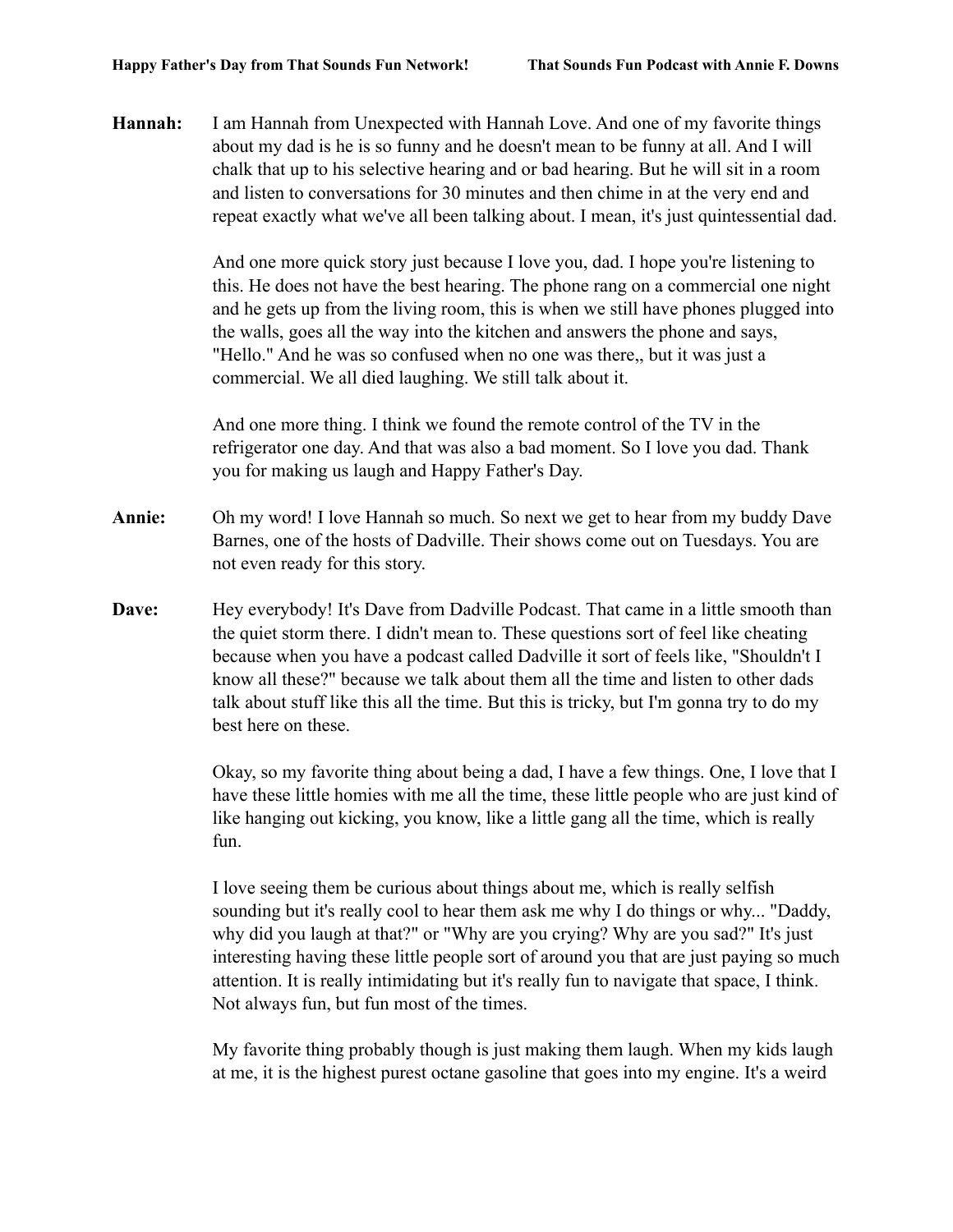analogy. But it is just the best. It is the best thing in the world I think having them sit and watch a movie snuggled up against me. There's a million things.

I could literally go on forever. But yeah, I mean, that's the season we're in. I know as we get older—they're just 10, 7, and 5. 10, 7, and 5, not 10 and 75. I should have probably ended there. But I know as they get in different seasons of life that these fun things and favorite things will change as they do, but that's what I feel like at least now.

What is my favorite thing about my dad? There's a lot of things. I'm really thankful for my dad. My dad is an amazing man who I'm extremely grateful for. And there's a million things I can say that I love about him. But I think the thing I probably appreciate the most is he's just really inquisitive.

My dad is just always curious about things I'm doing and what I'm working on, or how something went that I just did or a show or a song or an album or how I'm doing how, you know, my marriage is going, how the kids are doing. It just means a lot that he's still so inquisitive. That means a lot to me. You know, we've known each other for 43 years, and he's still I feel like maybe more fascinating than he's ever been. And that's just, man, that means a lot to me. So that's probably that.

Best advice for other dads. Let me tell you, I'm not going to give you my advice because this is where the cheat code really plays with having a podcast called Dadville. I'll tell you two things that I have taken away so much from having guests on because they said this.

I think, one, apologizing to your children. Like when you've done something wrong, really making sure you sit down and apologize and ask them for forgiveness really matters. I think it helps them understand that you can mess up. I think it helps them set appropriate expectations for who you are. I think it also lets them know that they don't have to be perfect because you're not. And I think that is a really beautiful, beautiful thing.

So I would say that's one. The other one that I think about a lot, which is a kudos to my dad, we had another guest on and he talked about how much... He basically told the story about how every time he meets people that have really cool kids, like the parents are grown and they're cool, their kids are cool and the parents and children are really close, he always says like, "What do you feel like you did well?" And he said, "One of the most resounding consistent answers is those people say, 'We were really inquisitive. Like we just always paid attention and asked questions.'" So if I had advice, I think, that's not mine that is grafted from other wiser dads, those are probably the two things I'd say.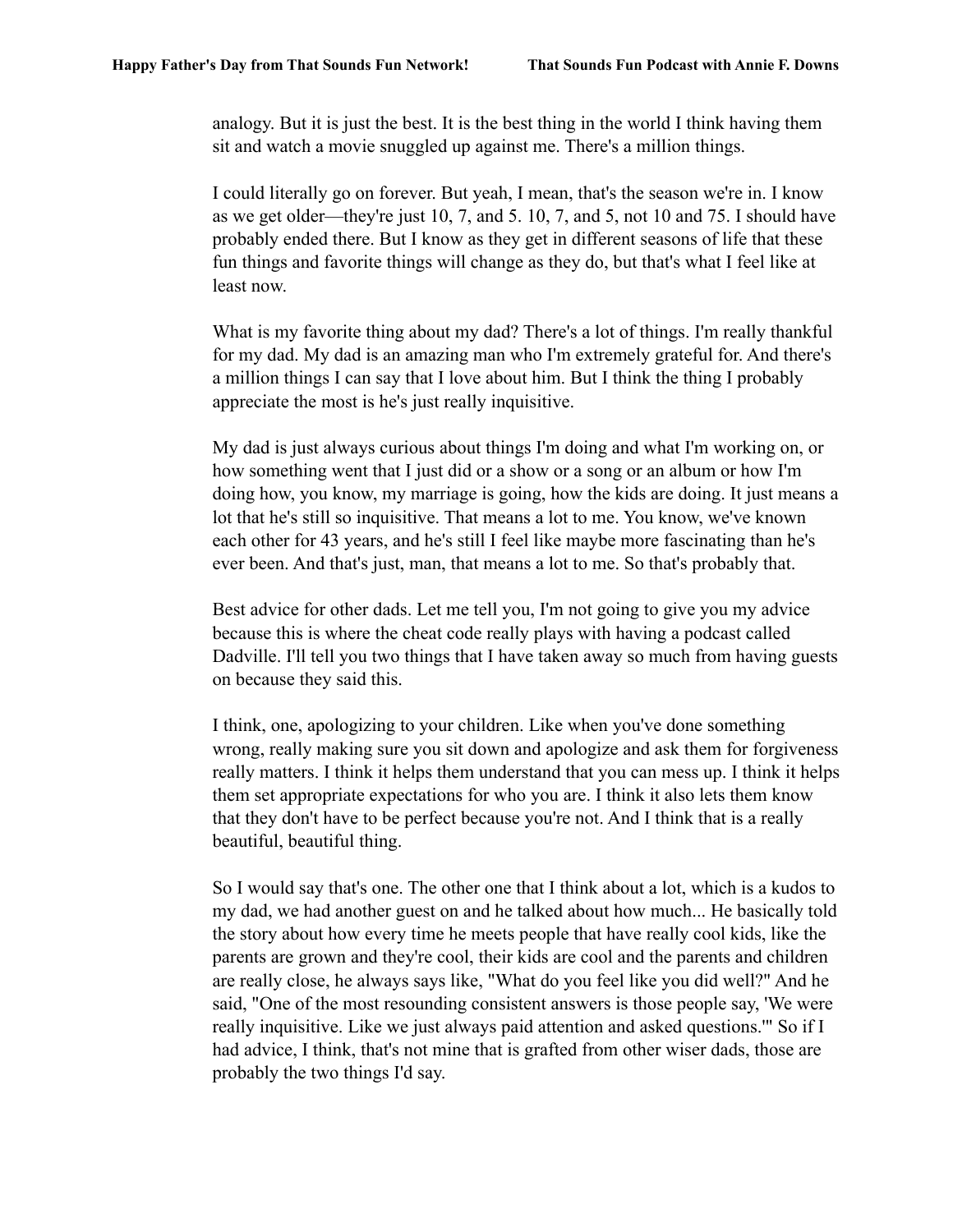**Annie:** I know. I know. A little more serious side of Dave than we get sometimes. Good advice, though. And I can attest to how much fun it is to laugh with his kids. They are some of my up-close MiniBFFs and we have the best time together.

> Speaking of people we have the best time with, here's Dave's partner in crime, the co-host of Dadville, John McLaughlin.

**John:** I'm John McLaughlin from the Dadville Podcast. And my favorite thing about being a Dad is Dadville. No, I'm just kidding. But listen and subscribe. My favorite thing about being a dad is being the tickle monster.

> Now, the tickle monster only comes out in the evening right before bedtime. Typically, pajamas have to be on, teeth have to be brushed, baths have to be had. And I turn into the tickle monster, and there's wrestling involved, there's obviously lots of tickling involved, there's lots of my daughter's sweet laughter involved. It's just like the most pure joy.

You know, it's like I'm wrestling with them on the ground and they're having fun because they're wrestling. And really this is just my sneaky way of like snuggling with them and tricking them into snuggling with me. And it is the absolute best. And I will do it until they stage an intervention and ask me to stop.

Now, as far as my dad goes, shout out to Mike McLaughlin, what's my favorite thing about my dad? Again, it's too hard to say my absolute favorite thing. But one of my favorite things about my dad is his sense of humor. My dad has the driest, just wittiest, best, deadpan sense of humor. And there's another list of ten thousand great things about him, but if I got to pick one of the things at the top that I just love about my dad, it is his awesome, hilarious, dry sense of humor.

I think the best piece of advice I could give other dads listening to this would be that, you know, probably your kids are watching what you're doing way more than they're listening to what you're saying. So, worry a little bit less about bestowing these words of wisdom upon your children as they blankly stare back at you. And more so make sure that you're living a life that's modeling the values that you're trying to bestow on to them but in action because they're gonna remember what you did and how you lived and what you modeled way more than they're going to remember the words you say.

**Annie:** Y'all, the tickle monster, yes. It's such good advice for all of us, dads or not. Next we get to hear from the host of Hope Still Wins, which all has episodes that release every Tuesday. So here's Ben Higgins telling us his special relationship with his dad.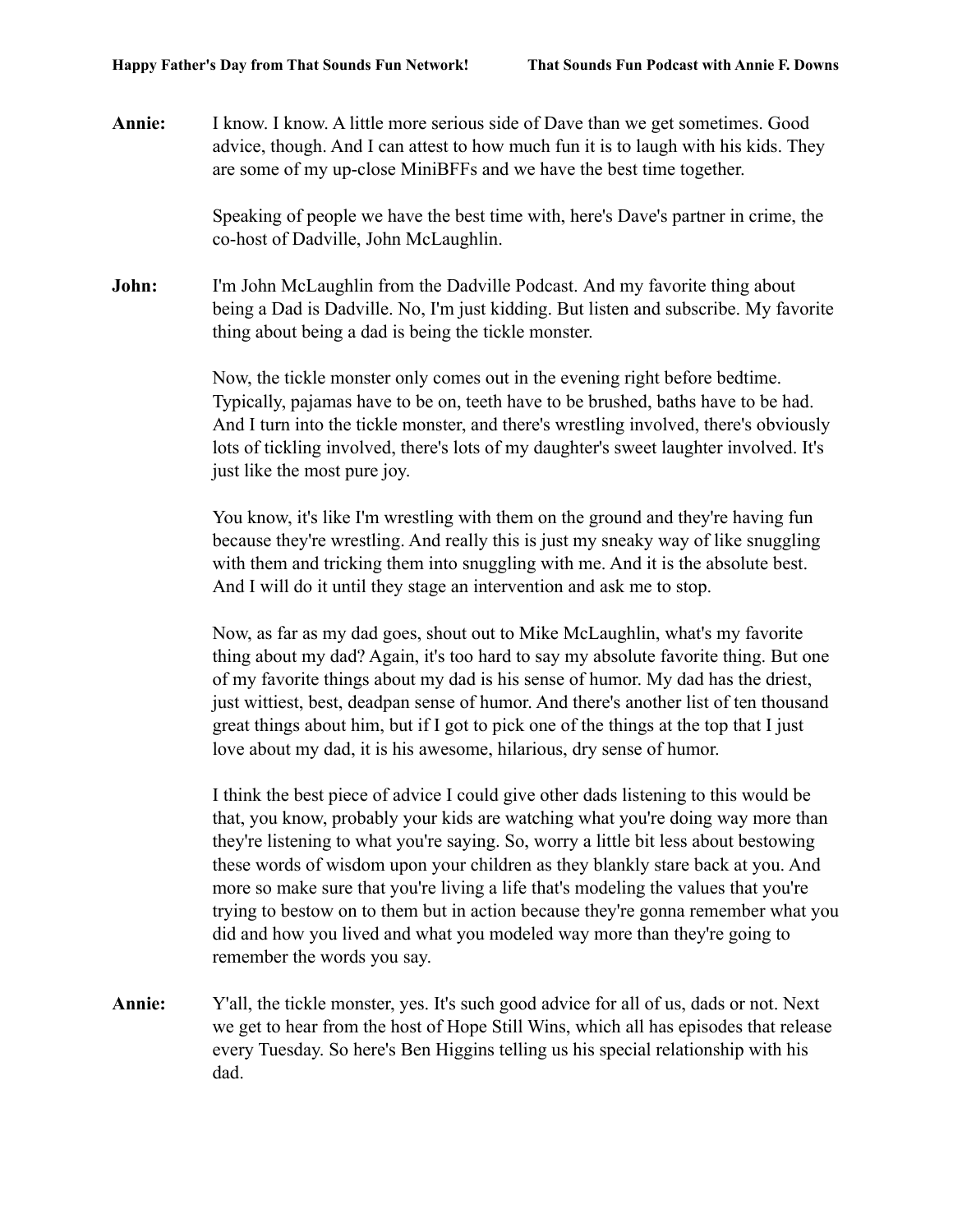**Ben:** Hey everybody. This is Ben Higgins from the Hope Still Wins Podcast. I want to start by saying Happy Father's Day. Favorite thing about my dad is, well, he's my best friend. Growing up we're able to talk about everything. He was also a good dad. He mentored me, cared for me. He was there if I had any questions, big or small.

> And I would have a piece of advice based on how he parented me, was, dads allow your kids to ask questions of all kinds, of all sorts at all ages. Allow them to ask questions. It builds a curiosity and also builds a trust between father and son. Once again, Happy Father's Day.

- **Annie:** I love that guy. I sense a bit of a theme about curiosity and creating safe places to ask life's big and small questions. And now my powerhouse friend behind our final Tuesday show the Be the Bridge Podcast, Latasha Morrison.
- **Latasha:** My name is Latasha Morrison and I am the founder and CEO of Be the Bridge, and I host the Be the Bridge Podcast. The favorite thing that I remember my dad most about is that he was forever present and he had the best sense of humor. He was always optimistic and positive and just such an encourager to me.

Anything that I went to him about, he would always encourage me in it. He liked to have a good time. And before his death, he was living his best life taking care of himself, beginning to travel more. So that is one of the favorite things that I love about my dad. And I loved how he loved me and how he loved his family.

The best advice I have for other dads is to take advantage of the time that you have with your children. Tomorrow is not promised. The thing that gives me peace and the things that gives me comfort is that my dad and I spent so much time together. We lived so much of our life together that there were no words that were not sad. My dad constantly told me that he loved me, he was proud of me. He supported me. I mean, that was every day. He would answer the phone, "Hey, sweetheart," you know.

I can remember all of those things. Anytime I think about my father, I think of those good memories from childhood all the way into adulthood. And so I would say to other fathers, make sure that you're not just present when your children are young, but also be present when they're adults because we still need our father. And that will be a gift to them that they will have for a lifetime.

**Annie:** Gosh, I feel like I know her dad from the way she describes him. What a gift! We're moving into our Wednesday shows. Now we get to hear from my dear friend Kailey Dickerson from Coffee with Kailey.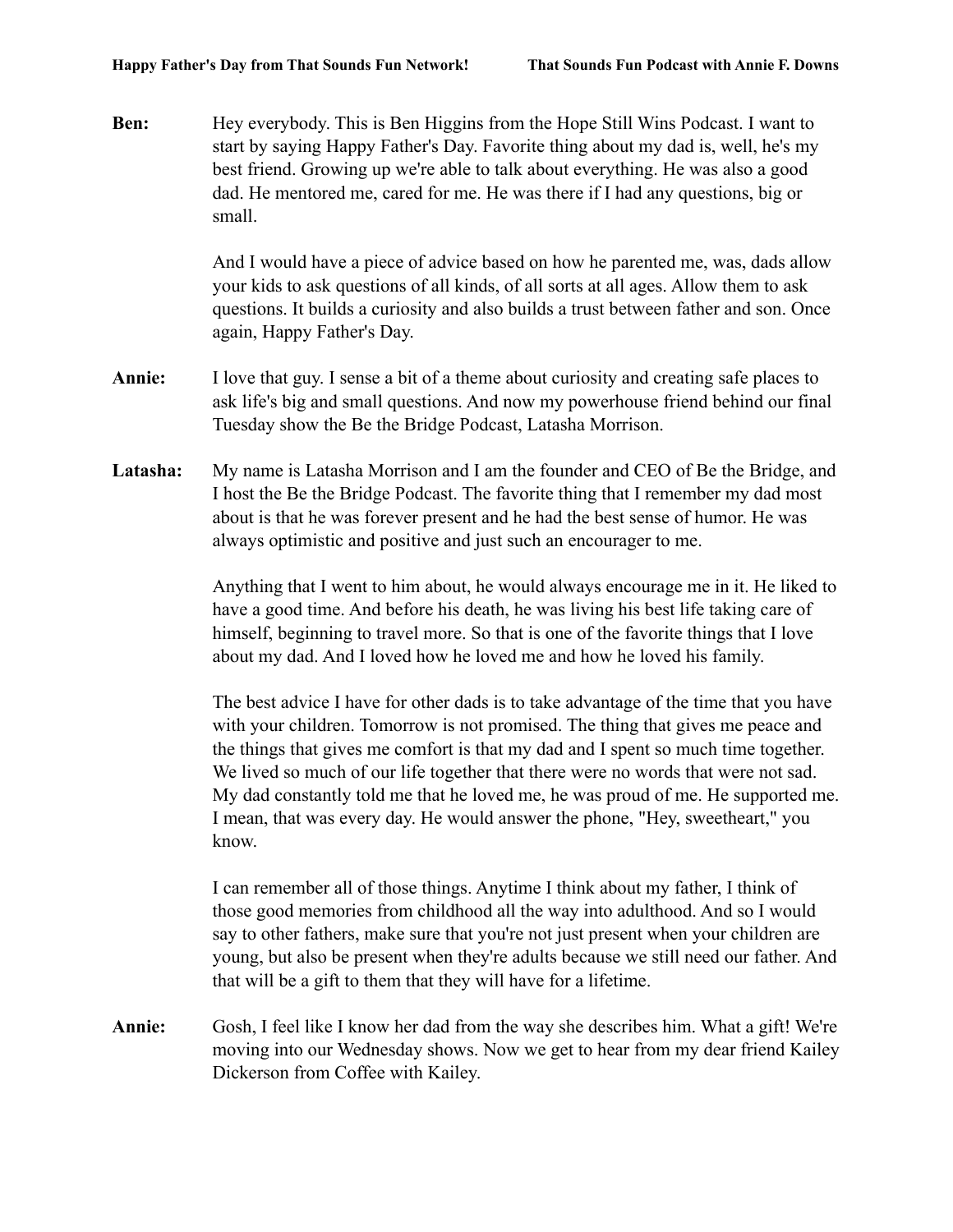- **Kailey:** I'm Kailey Dickerson from Coffee with Kailey. And my favorite thing about my dad is his joy and his persistence. He makes everything fun and never gives up on the things that matter. My best advice to dads is to be there. I think they notice. And I think if you're a better dad than you are a golfer, it's like winning the masters of your own life.
- **Annie:** Oh, she's so sweet, isn't she? Okay, next up. Releasing on Wednesdays is the Imagine Faith Talk Podcast. And I'm so glad we get to hear from Kevin Olusola with his advice about fatherhood.
- **Kevin:** Hey everybody! My name is Kevin Olusola from the Imagine Faith Talk Podcast. Best advice I have for fathers. You've probably heard this before, but I'm going to reiterate it. Be present with your children. This is a crucial window, a crucial opportunity that we have to be able to have influence and gain the ear of our children while they need us.

And if we're too busy with work, we're going to miss out on that opportunity, where there are so many people and things like social media vying for their attention and telling them how they should live life when we should be the ones having most influence in their lives. So be present with them.

My favorite thing about being a dad is that my daughter doesn't see me for the role that I play in the workplace or how people perceive me because of my job as a musician. She just sees me as her father. When I come home from a difficult day at work or a hard day making music, she just wants to be with her dad. Her love is pure for me. She's not thinking about whether I wrote a hit song or not. She just knows that I'm here for her and that she wants to be here for me, and that she wants to play with me. So to every single person that has a son or a daughter out there, just know that your children love you for you.

- **Annie:** That's so good, right? And here's some more Father's Day thoughts from the other host of Imagine Faith Talk Podcast, Donovan.
- **Donovan:** Hey guys! Happy Father's Day. This is Donovan from Imagine Faith Talk Podcast, chiming in to let you guys know I love you, want to say Happy Father's Day to all the fathers, and share a little bit about my father.

One of my favorite things about my father was that he actually knew my name before he met my mother and married her. He knew he wanted to have a son named Donovan. That makes me feel special, that foresight that he wanted me in this world to do some great things. So forever appreciative for that.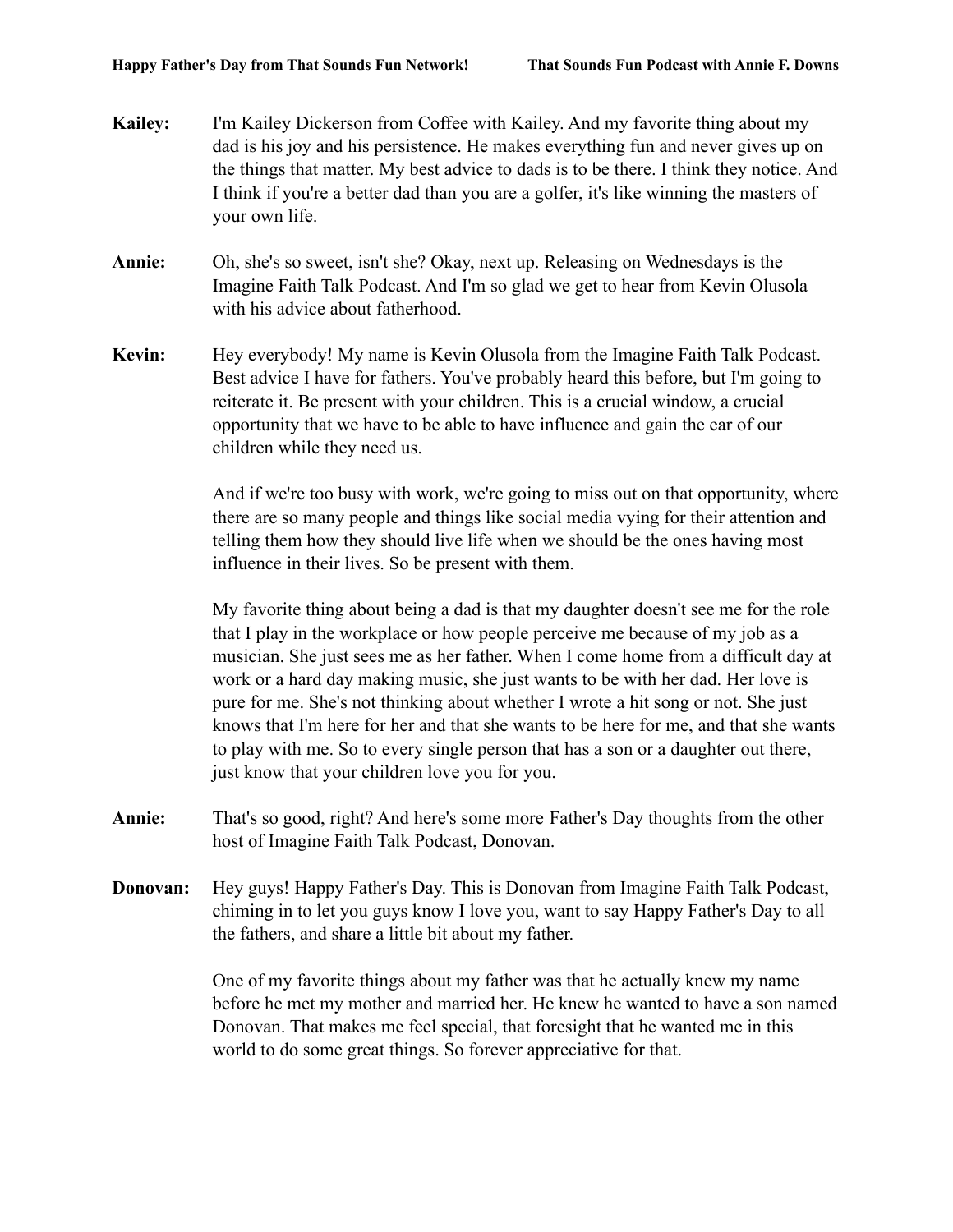Also, my mom always tells me that I'm a lot like my father. That means he passed some things over to me genetically that I'm grateful for: Athleticism, my neck for numbers, and my drive to go towards my goal. So forever grateful, dad. Thank you for that.

If I can give one piece of advice to any father out here, let's start with an established father—you already have children. I will say, create a safe space for them to mess up, to practice that life, to fail. There's something about having a safe place to learn how to do this thing, right, that just helps you to be more confident in who you are. Especially when it comes from your father, it fortifies your identity in such a way the world can't shake you.

If you're expected to be a father, I would say live in such a way that your child has an advantage at life. And when I say that I mean that a lot of things are transferable genetically and spiritually. So do your due diligence to be mindful of how you live life and how that is embedded into your personality, your genetics, and how that could transfer over to your child.

Go ahead and break somebody's generational curses you have a chance to break. Be disciplined. Be patient. Maybe even be more faithful. That could transfer over. We never know. But live in such a way that you have your child's future in mind. What greater gift can a dad give his child than a life that's set up for them to succeed, that favor, and an advantage. So that's all I got for you today. Again, Happy Father's Day. This is Donovan signing off from Imagine Faith Talk Podcast.

- **Annie:** And on Thursdays, one of my favorite shows, Human Hope, releases. It is with our friend hosting, Carlos Whittaker. And if you've been following along with his stories on his social media, you've seen a lot of Carlos' dad lately. It is a really special story. So here is some thoughts from Carlos.
- **Carlos:** Hey, I'm Carlos Whittaker from the Human Hope Podcast. And my favorite thing about being a dad, to be honest, and this is gonna sound weird, maybe not, but I love to see me in my kids. You know, you see things about your kids and you're like, "Wow, that's me." And it's just so cool to see some of the things of who I am in my kids.

Now, I have three kids. Sohaila, Seanna, and Losiah. They're getting older now. Right? So they're 20, 18, and 16. And I still, even probably more now, see me in them. I would say in Sohaila I see my messiness. The girl is just as messy as me. I apologize to her future husband. It is a problem.

Seanna: I see my humor and my wit. And she's actually funnier and quicker than I am. And here's the cool thing. With my son Losiah who's adopted, I think I see my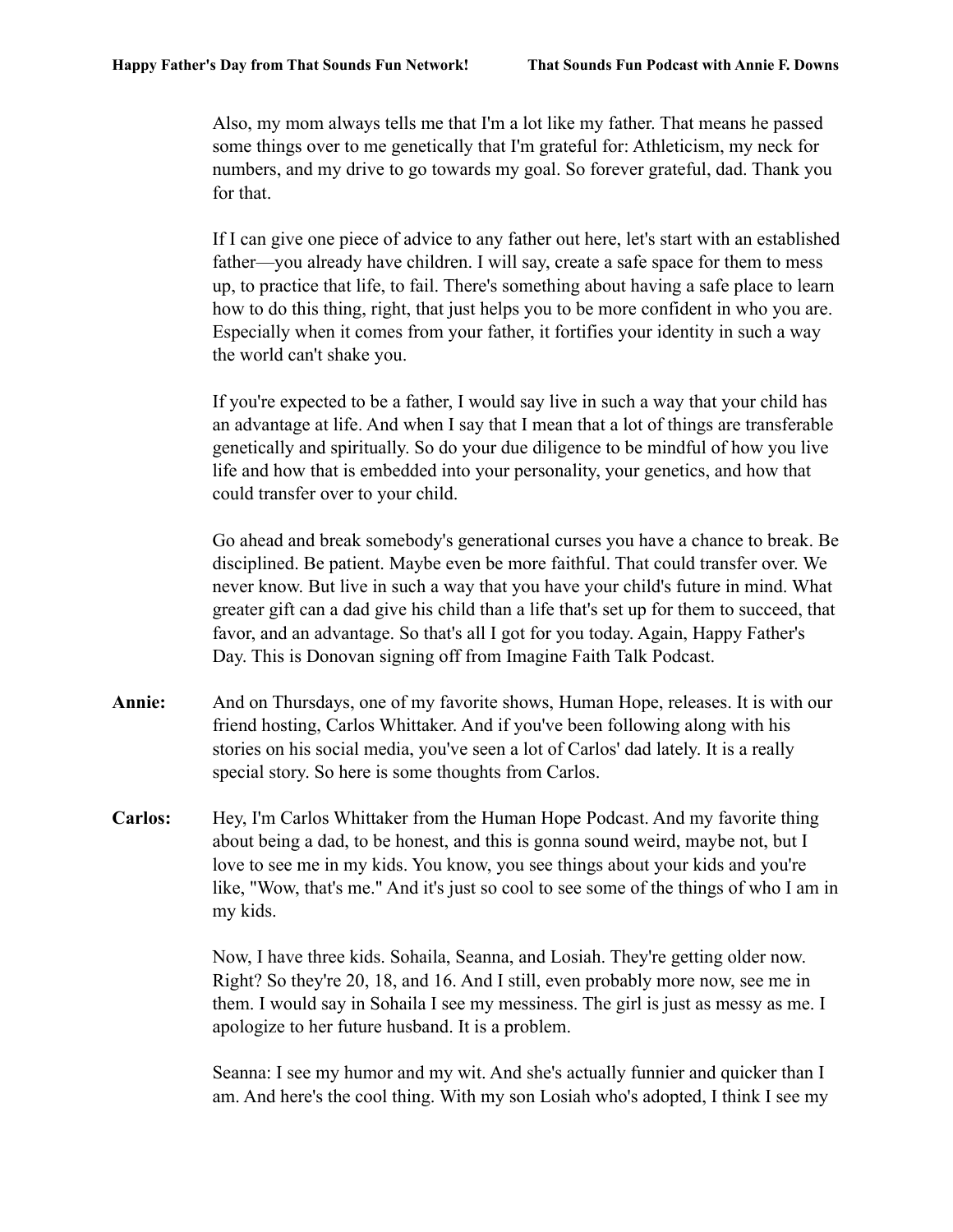empathy in him. And people will say, "Well, is that nurture or nature?" Listen, I believe in a supernatural God. I believe He's stuck that stuff from me into him before we even got him. So that's my favorite thing about being a dad.

Now, my favorite thing about my dad is I saw him pray for me every single day. He would always say, "Carlitos, I pray for a double portion of wisdom in your life." And I never really understood what that meant. But what I do know is if I would wake up at 5 a.m. and I would go to the restroom,—yeah, I would do that when I was 16 like a 60-year-old man, but whatever—I'd see my dad on his knees in his office praying. And he was praying for me, and he was praying for my brother. And he prayed every single day for us. So that's probably my favorite thing about my dad. I can't imagine how jacked up my life would be without his prayers.

And then best advice for other dads is quite simple. Fathers a lot of times are fixers. We just want to fix things, right? We see a problem, we want to fix it. And so we're really good at seeing problems. But I would say my advice is to be more than you see.

You see, our kids, there's a lot of people around them that can help them fix things. But what a lot of our kids are desperate for is just for their fathers to be with them. Be with them playing Polly Pockets. Is that even a thing anymore? My daughter's played with those things. I would just be there with them. I'd play with them. I'd be.

Be with them in crisis. Don't try to just fix it. Of course you want to help with that, but just be with them. Say, "Hey, look, I'm here. You don't have to try to figure anything else, I'm here." So I think that's gonna be my advice. Don't just see—we're really good at seeing as dads—but be. And I'll leave you with that.

- **Annie:** That image of Carlos' dad on his knees praying for his kids, wow, it's so powerful. For all of us who have influence in the lives of the younger generation to be faithful in prayer for them. Yes, yes, yes. And now here's Fallon Klug, one of the hosts of The Snack Show with Jami Fallon, which has shows releasing on Fridays.
- **Fallon:** Hey, this is Fallon from The Snack Show, and my favorite thing about my dad... Oh, I love my dad so much. My favorite thing about my dad is his kindness. My dad goes out of his way to be kind to all sorts of people. Whether you're family or a complete stranger, you're gonna feel loved by my dad.

He simply acknowledges people and I think that's what makes them feel seen, even if it's just with a smile or a quick hello. I just think that's such a lovely quality and a person. And I'm sure glad it's my dad who's taught me to be that way.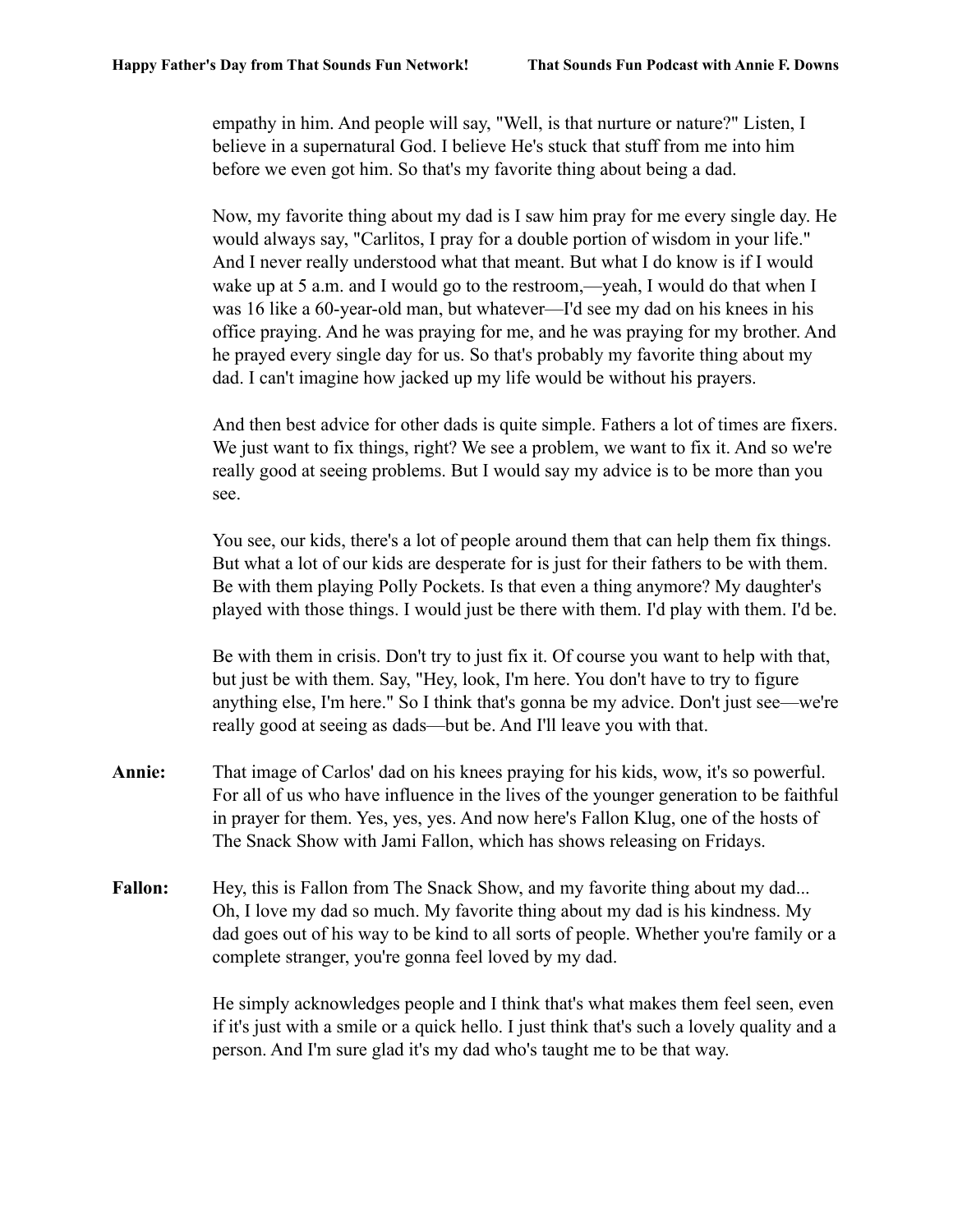**Annie:** Dad who teaches to be kind. Wow. Gosh, that's so special, right? Well, last and maybe least is me. I'm the host of the That Sounds Fun Podcast that releases on Mondays and Thursdays and the MiniBFF Podcast that releases on Mondays as well. And I love getting to talk about my dad. Many of you know him as Mr. F. Downs.

> One of my very favorite things about my dad is a thing that a lot of my friends have started saying and it is the six Ps. Prior proper planning prevents poor performance. I'll say it again for you. Prior proper planning prevents poor performance. And that phrase from my dad works out true in just about every area of my life. If I will plan ahead, I get in a lot less trouble than if I just wing it. Prior proper planning prevents poor performance.

> So, my dad, Mr. F. Downs is one of the very best. I feel very lucky to have been raised by him. Though he would say to you all he did is feed and water us and my mom did the rest. I will also tell you that it is a real joy to be his daughter. I'm very, very thankful.

And I am really thankful you've gotten to hear on this show a lot of dads and a lot of children speaking about their dads. And I live in community with a lot of these people and I watch them father and I watch how they parent because of their fathers. It just makes me really grateful to watch parenting, fathering done really well.

Maybe like you, you have seen some pastors do this really well or some coaches or some teachers, maybe your grandparents or uncles. There have been men in your life who have modeled fathering really well, whether they are your biological father or not, whether it's a stepfather or a foster father that you are with for an amount of time. I just encourage you today, the good men in your life, the men who have been kind and loving and lead you toward Jesus, today would be a good day to thank them for that.

Man, I don't know about y'all, but I have loved hearing from some of the That Sounds Fun Network hosts and their thoughts on their dads or their advice for those who are father figures. I know you'll love hearing their thoughts and conversations about all the other things they explore on their respective shows. So be sure to check them out.

And there are a couple of other shows on the network that I think you'll love. The Faithful Podcast which shows releasing on Wednesdays, The Matthew West Podcast that also releases on Wednesdays, and The Best of You Podcast on Thursdays which is hosted by Dr. Alison Cook. Don't miss those amazing shows as well.